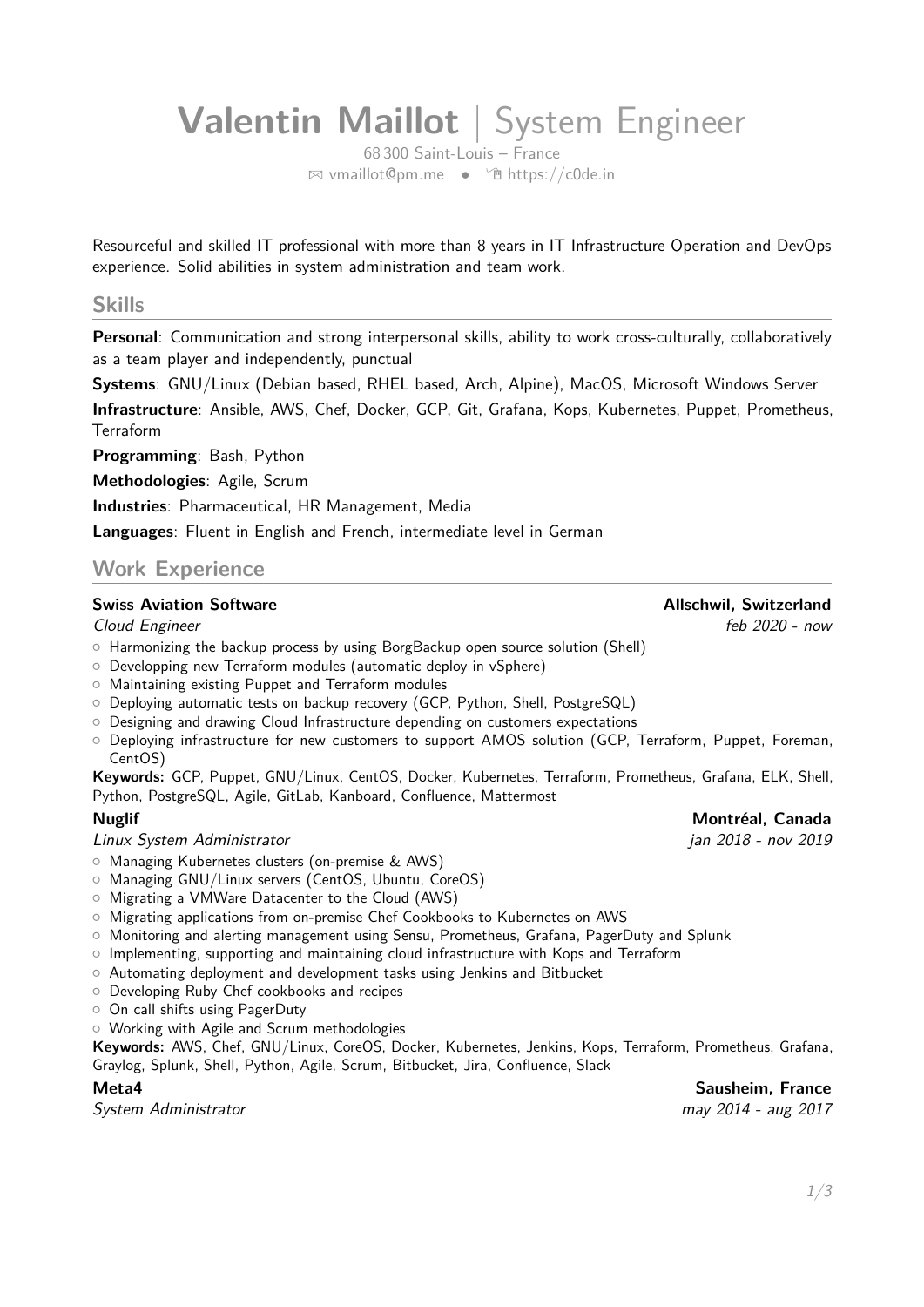- $\circ$  Maintaining Production and internal environments Windows Server and Ubuntu servers
- Managing Microsoft SQL and MySQL databases servers
- { Deploying application servers (Meta4 PeopleNet servers, Apache, Tomcat)
- $\circ$  Monitoring applications with Pandora FMS and Nagios
- $\circ$  Automating daily tasks with Shell scripts development
- o Writing documentation
- o Migration Production infrastructure after hosting change
- $\circ$  Defining and mapping network architectures with Microsoft Visio
- o Controlling and installing daily developed data
- { Supporting external (clients) and internal worldwide Meta4 agencies
- { Automating monthly performances report (PHPExcel, Shell)
- o Upgrading Meta4 PeopleNet (proprietary software)

**Keywords:** Windows Servers, GNU/Linux, MS SQL, MySQL, Apache, Tomcat, Shell, Visio, PHPExcel, Cygwin, SVN, Tortoise, SSO, Shibboleth

#### **Trinaps Belfort, France**

#### System Administrator Internship may - jul 2013

- o Automating configuration management on network devices with Rancid
- { Wiring fiber optic and network devices installation for the Eurockéennes de Belfort music festival
- $\circ$  Discovery of the Proxmox virtualization tool and daily use of open source softwares

**Keywords:** Shell, Rancid, Open Source, Proxmox, GNU/Linux, Debian

#### **Novartis Pharma AG, NIBR IT Basel, Switzerland**

Internship and Summer Intern as System Administrator matching the matching of the sep 2012

- $\circ$  Improving content quality of the internal inventory tools system RAPID with PowerShell
- { Developing scripts to optimize MS SQL Database accuracy
- $\circ$  Discovering and implementing Nagios
- $\circ$  Enhancing many maintenance operation procedures in Novartis datacenters
- **Keywords:** PowerShell, MS SQL, Nagios, Datacenters procedures

#### **Novartis Pharma AG, NIBR IT Basel, Switzerland**

Internship and Summer Intern as System Administrator and approximate apr - sep 2011

- { Developing an interface between two inventory applications, RAPID and GLPI with PowerShell
- { Getting dependencies between applications, servers, ESX and databases
- o Improving recovery process in case of major incident

**Keywords:** Open Source, GLPI, PowerShell, Perl, VMWare, PowerCLI, MS SQL

### **Education**

| <b>Belfort-Montbéliard University</b><br><b>Bachelor of Computer Sciences</b><br>Distributed application, system administration and maintenance | <b>Belfort</b><br>2012  |
|-------------------------------------------------------------------------------------------------------------------------------------------------|-------------------------|
| <b>Belfort-Montbéliard University</b><br>Diplôme Universitaire de Technologie<br>Information Technology and Systems Development                 | <b>Belfort</b><br>2011  |
| Jean-Jacques Henner High School<br>Baccalauréat Engineering Sciences, Physics-Sciences Option<br>French secondary school diploma                | <b>Altkirch</b><br>2009 |

### **Certification**

| <b>Kubernetes Certified Administrator</b>                      | <b>Altkirch</b> |
|----------------------------------------------------------------|-----------------|
| CNCF (Cloud Native Computing Foundation), CKA-1900-004385-0100 | 6 dec 2019      |
| Expires december 2022                                          |                 |